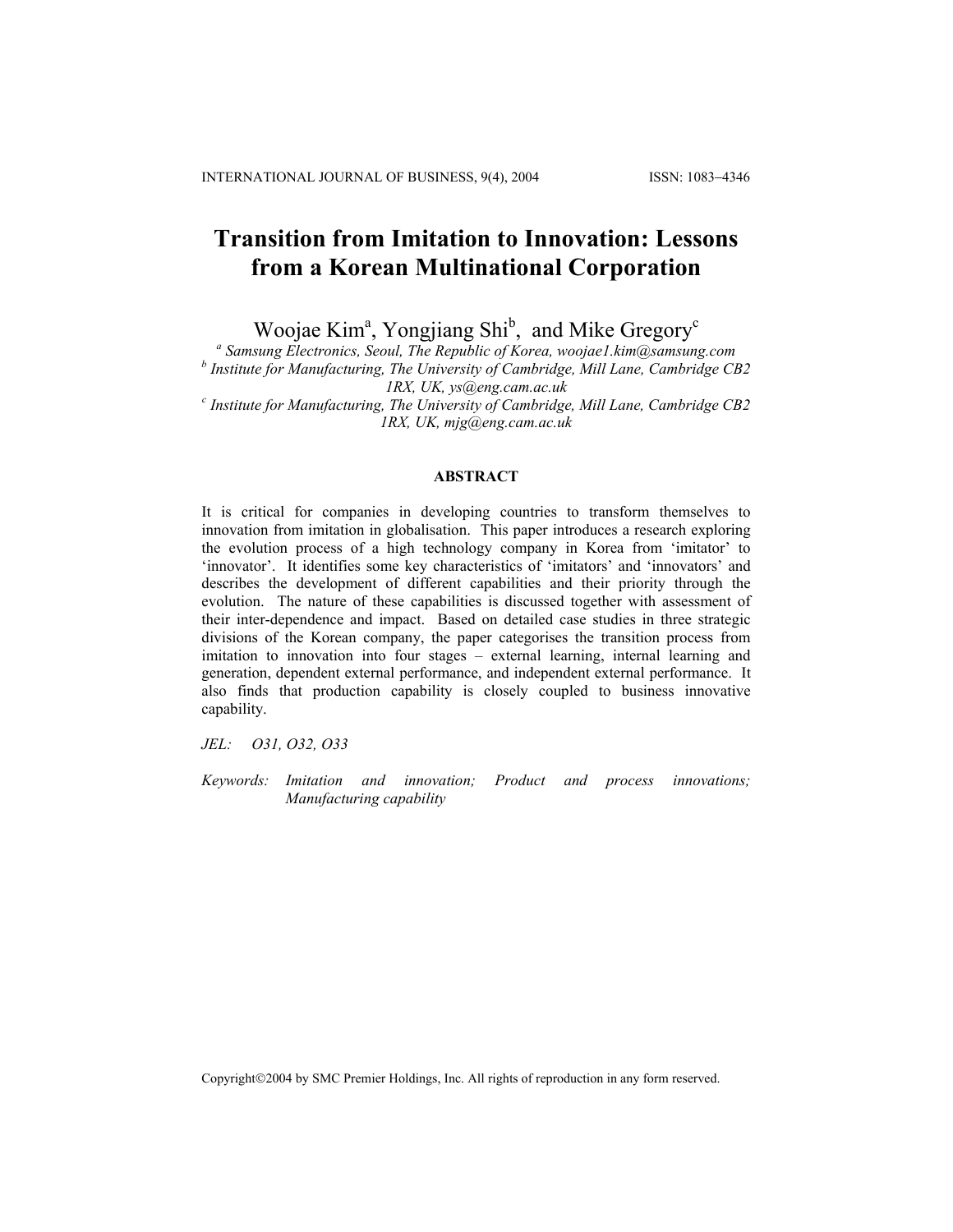# **I. INTRODUCTION**

Globalisation has caused intensified debates on its re-structuring of the world economy, especially, the possible development of the third world. It has been an increasing challenge for not only the developing nations to make breakthrough from the boundaries of imitation but also for many multinational corporations (MNCs) to enhance innovation capability through co-evolution with companies in the third world. These debates have lead to some discussions about the transformation that is taking place from imitation to innovation in a few countries such as Japan (Tarsuno, 1990) and Korea (Kim, 1996). They have improved the understanding of these transformations especially at national level. The discussions, however, rarely go into detail about the transformation process at company level, and many companies in the developing world are still struggling to find a way of transforming themselves from a imitator to innovator. In the Western academic world, the mainstream of the research is focused on the early stages of technology transfer, but it rarely addresses the challenging issues faced by either the companies or by the local subsidiaries of MNCs in these developing countries after they have received transferred technology.

The research work introduced in paper seeks to develop a process helping companies, especially in developing countries, to transform themselves from imitation to innovation, based on detailed case studies in a successful Korea company. The company chosen for the case study is a latecomer in electronics industry when Western and Japanese companies have been developing products in this sector for very long time. But as the technology develops very fast, the case study has demonstrated that newer generations of product and manufacturing process provide good opportunities for new comers to adopt a catching-up strategy. The key challenge is how to develop its proper strategy, capability, and learn faster. The paper introduces a transformation process to pursue innovation after receiving external technology.

This paper also summarises the major differences between imitation and innovation. Based on the five-process model of technology management – identification, selection, acquisition, exploration, and protection (Gregory, 1995), the research finds that there are clear different priorities in the imitation-to-innovation transformation in the case company. From theoretical perspective, the new task identification in the five-process model enriches understanding of technology management in developing economies. The research also extends the knowledge of technology transfer by providing new framework helping company to embed new technology into their existing system and to provide new opportunities for developing innovation capabilities.

### **II. LITERATURE REVIEW**

Freeman (1982) defines invention as an idea, a sketch or model for a new or improved device, product, process or system. He also notes an interesting point of view that inventions may often be patented, but they regularly do not lead to technical innovation. "Innovation is accomplished only with the first commercial transaction involving the new product, process, system or device." (Freeman, 1982). As innovation is so critical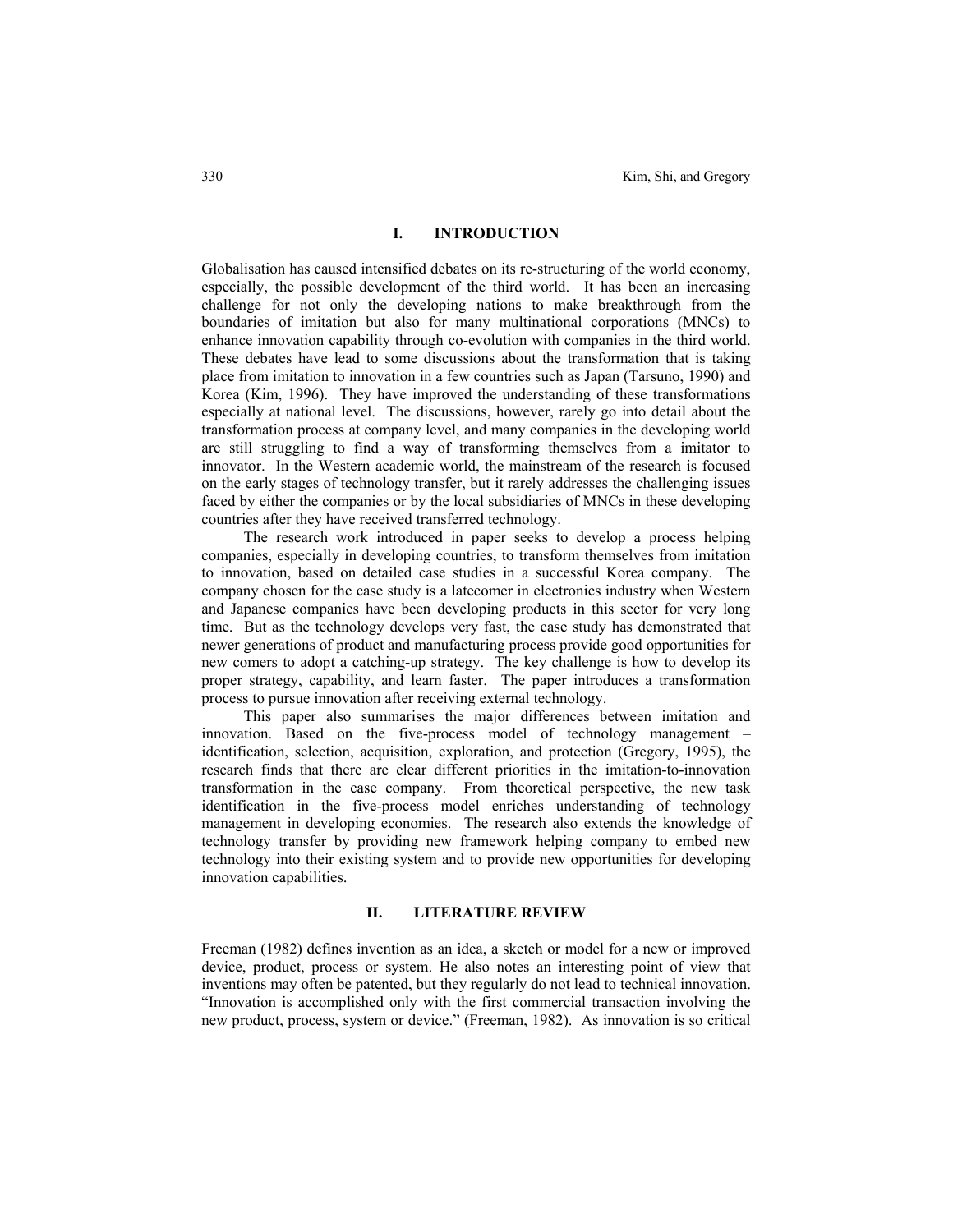to company, the field of innovation studies is very broad covering perspectives from innovation and new product development (NPD) processes, strategy and organisation, to manufacturing and management issues.

Abernathy & Utterback (1975; 1978) proposed that the life-cycle model is developed on the basis of a relationship between process and product innovation. They argue that innovation involves not only product-based technology but also processbased technology. Product innovation corresponds to the introduction into the market of a new or improved product, whereas process innovation closely relates to the sequences and nature of the production process.

Innovation is thought to be based substantially on technology capability. However, Olsen (1974) argues that the most innovative and successful companies were those that invested most heavily in advanced manufacturing capability. This is a very interesting proposition because not many people dealing with the innovation issue were interested in manufacturing capability; and even fewer think that it could be one of the most important factors for innovation. Hayes and Wheelwright's (1984) stages in the evolution of manufacturing's strategic role would also influence the innovation process. The emerging question would thus be, "Is innovation influenced more by product-based technology or process-based technology?" Fry (1982) suggests that the balance between product and process technology emphasis is closely linked to the entire technology improvement. Hayes and Wheelwright (1984) suggest that manufacturing capability can play at least four major roles in stages of development in a firm's competitive strategy.

Iansiti and West (1997) identified in their work several differences in development processes between US, Japanese, and Korean semiconductor firms. In the 80s, semiconductor market leaders such as NEC, Hitach, and Toshiba gained substantial advantage by developing new production technology and investing heavily in technology-integration and manufacturing capability. Meanwhile, many Korean scientists and engineers who had work experience in the US returned to Korea with the latest knowledge in lithography, etching, and transistor design to help Korean companies enter the semiconductor industry. Samsung Semiconductor focused fully on developing its manufacturing process and finally became market leader in the DRAM market by the early 1990s. In doing so, Samsung Semiconductor spearheaded a path for other Korean companies to follow. "Meanwhile, U.S. and European companies fell years behind in the development of production-process technology, which put them at a tremendous disadvantage, particularly in DRAM business, where most of the profits are made the year after a new generation of process technology introduced".

Pisano and Wheelwright (1995) stressed the importance of manufacturing even though "few managers of high-technology companies view manufacturing as a primary source of competitive advantage". They explained that most companies want to avoid the risks of investing in expensive manufacturing plants and losing sight of product research and development, which they saw as their true source of advantage. They did not appreciate the potential of process development and process innovation, because process benefits such as lower manufacturing costs are not particularly important to executives in high-tech industries. But those executives are ignoring other considerable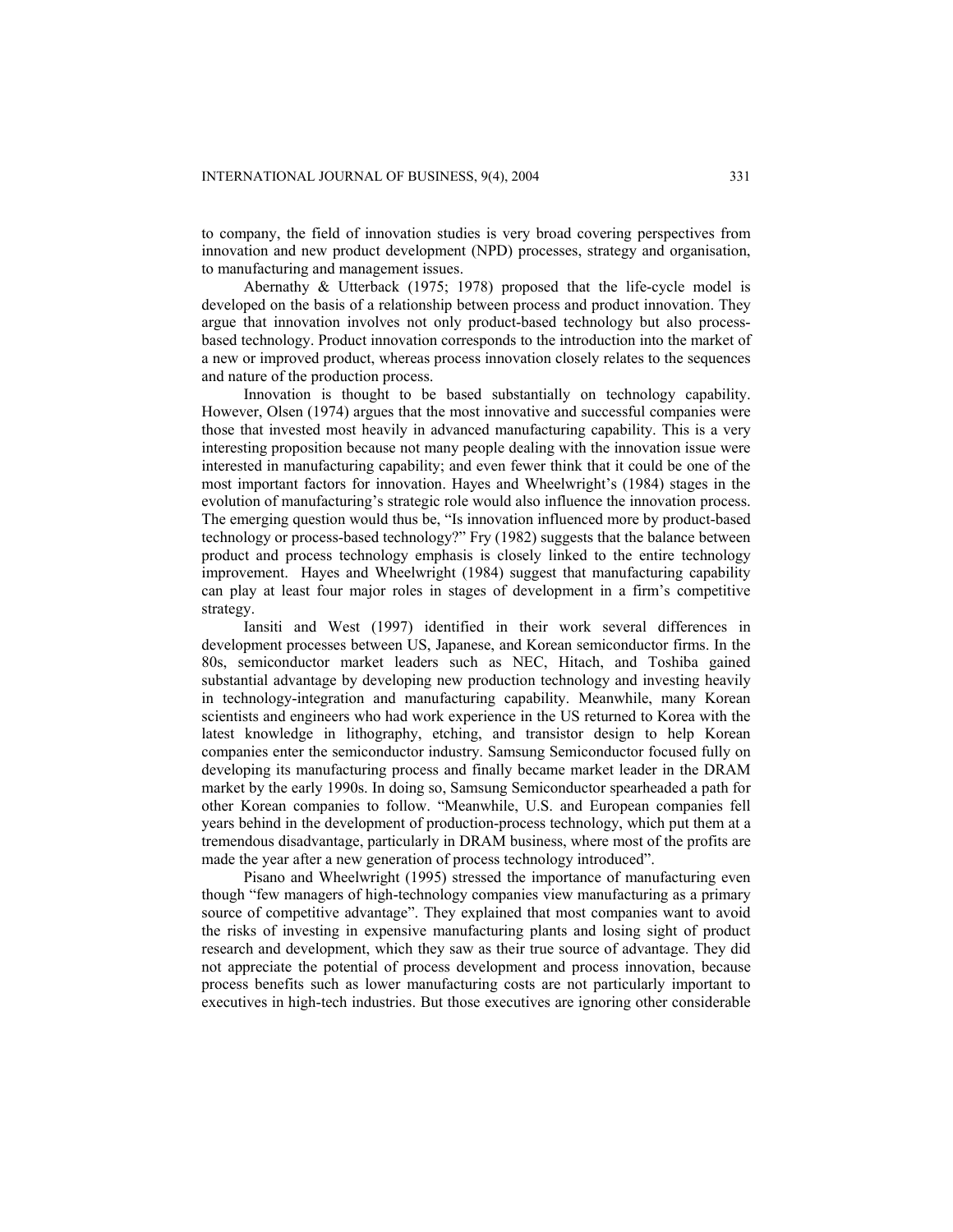benefits. These include accelerated time-to-market for new products, rapid production ramp-up, enhanced product functionality, and a stronger proprietary position.

A question remains that if process development and innovation were as important as Pisano and Wheelwright (1995) mentioned, why did imitators in high-tech industry not focus on improving processes in order to gain competitive advantage? Pisano and Wheelwright (1995) suggested that innovative process technologies are protected by patents or difficult to duplicate which can block or stymie an imitator's push into the market.

In summary, this part has provided the background to the research by focusing on the relationship between product and process innovation. Innovation is a huge concern for companies in the high-tech industries, especially with the increasing rate of technology changes witnessed in the world today. Many companies are still imitators and are struggling to become innovators in their own right. However, besides the interaction relationship between product and process in innovations are not crystallises yet, the existing literature also provides little guidance on how an imitator can become an innovator, especially for those companies from developing countries. It is not clear what the major factors for innovation are in catching-up context. Furthermore, while it has been suggested in certain parts of the literature review that factors such as organisational structure, manufacturing process and NPD process could be important for innovation, there are still gaps to be filled. The most important issues is a lack of research on how these factors could influence an imitator's transformation to an innovator. Secondly, as these factors have usually been studied in isolation, it is also not clear how they might interact through the entire innovation process. As such, the literature review had mainly focussed on the general topic of innovation, touching briefly on the key factors.

#### **III. RESEARCH DESIGN**

Following Flynn's research process (1990), the research approach can be illustrated as the Figure 1 which briefs the reasons why multiple case studies were adopted and what data analysis techniques were used.

The case studies for this research focus on Samsung Semiconductor, TFT-LCD, and Mobile phone sector, in particular on the development process through which it achieved such success in the short period of time it entered new industries. The case study on CDMA mobile phone system will observe the entire development process from TDX-10 development in ETRI to the commercialisation of CDMA mobile phone system at Samsung. From the observation of development evolutions, important factors and patterns of development process that had influenced innovation will be found. Samsung was chosen as the case study company because the main purpose of research is to investigate the transition from imitator to innovator and find out the major factors that influence the innovation process. Samsung Electronics has truly become an innovator, in particular in the Semiconductor, TFT-LCD, and Mobile phone sectors. It is thus apparent that that by observing the evolution of development in these three industries through in-depth case studies, the key factors behind Samsung's success can be revealed.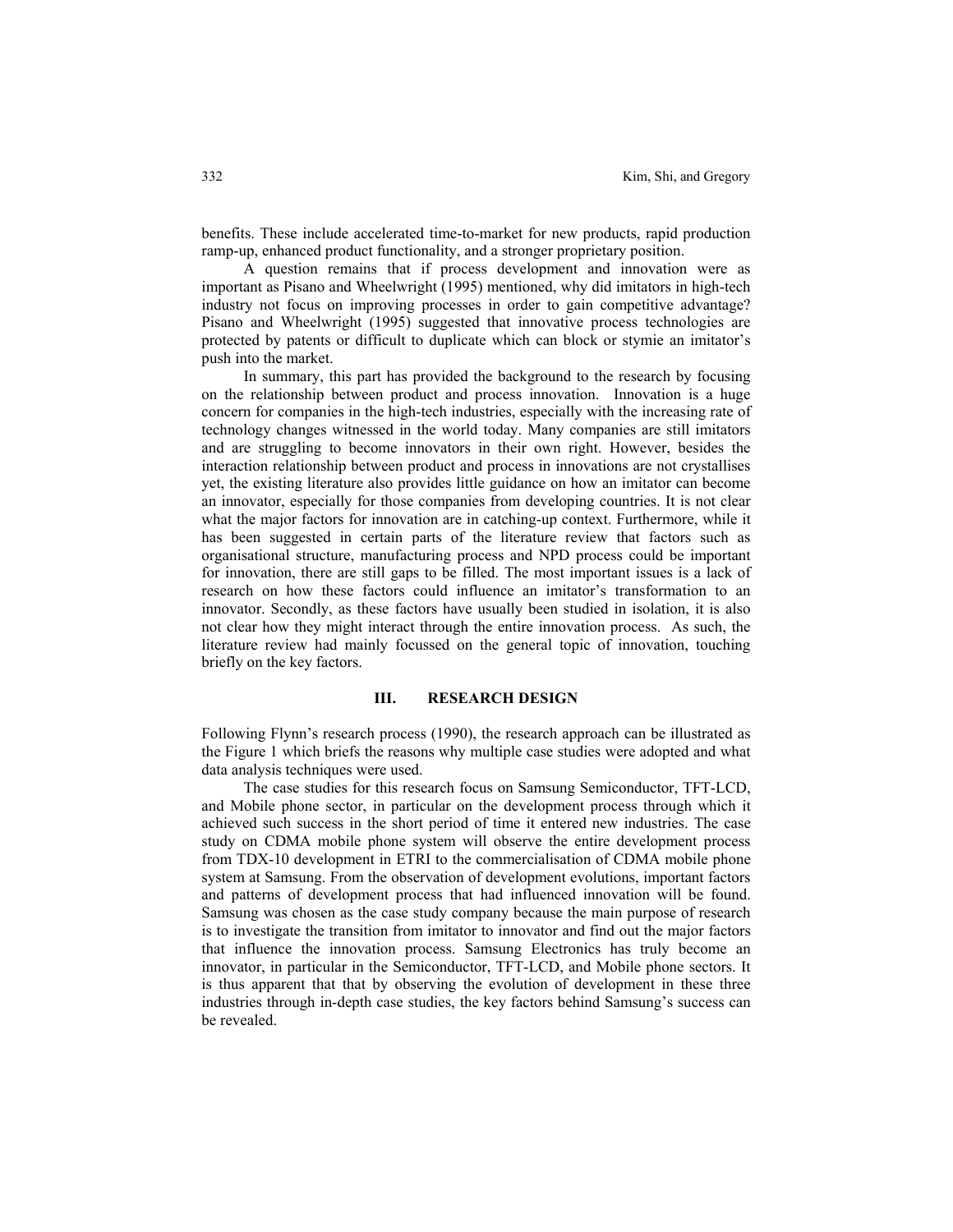

**Figure 1**  Research methodology consideration and research design

# **IV. RESEARCH FINDINGS**

#### **A. Samsung's Semiconductor Development**

Korea's semiconductor industry took its first steps in the mid-1960s, when several semiconductor firms began assembling discrete devices in Korea to take advantage of cheap labour costs. The main operations were simple packaging processes. After a six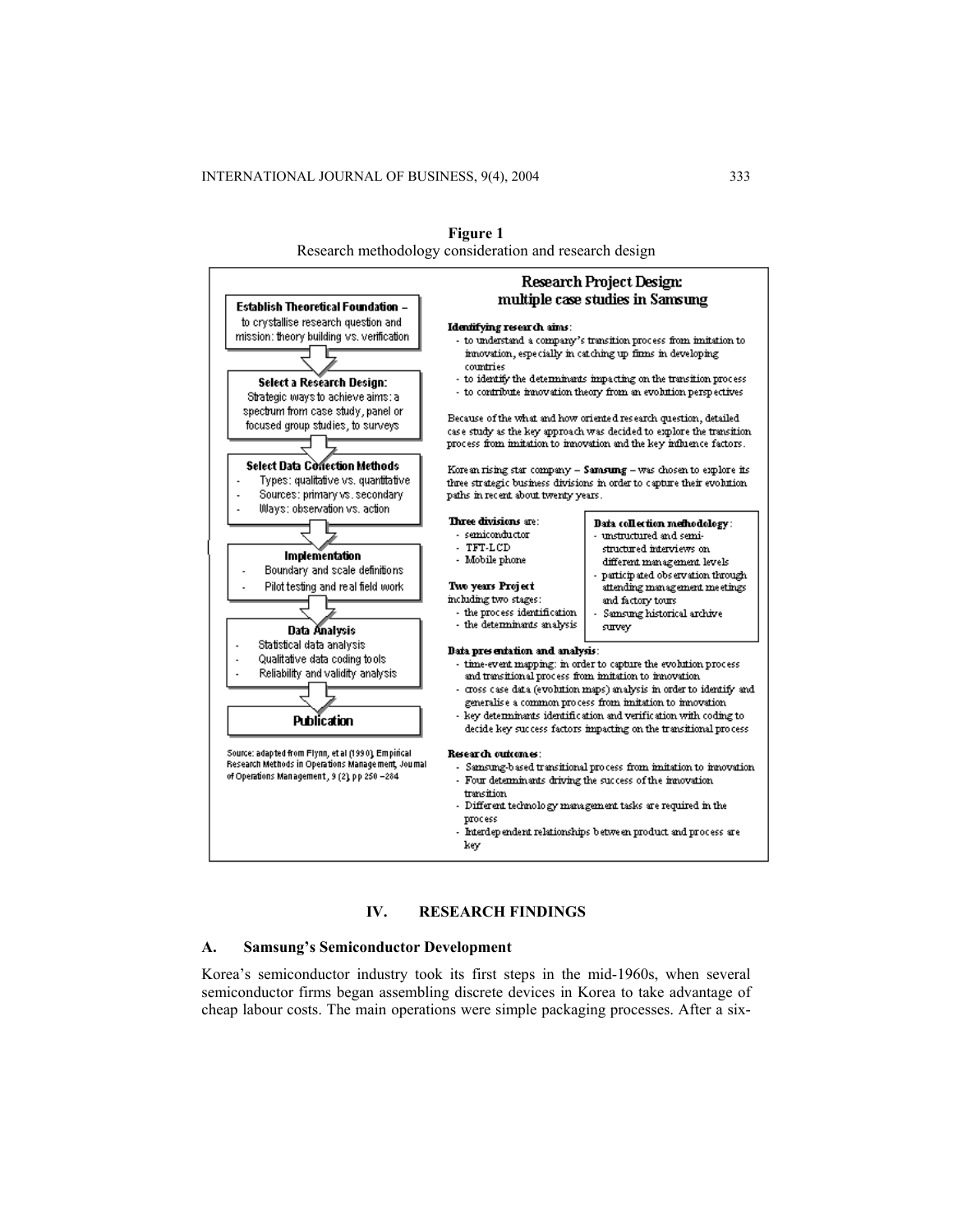year plan formulated by the Korean government in 1975, many 'Chaebol', the Korean version of Japanese 'Zaibatsu', were enthusiastic about entering the semiconductor industry, but most of them withdrew plans because they faced two difficulties. One was obtaining foreign technology and the other market risk associated with short product life cycles. But Samsung Semiconductor continued to put its efforts into developing a memory chip set. Finally, in 1983 the company successfully developed the 64K DRAM (Dynamic Random Access Memory) chip, making Korea only the third country in the world to produce DRAM chips after the U.S. and Japan. More importantly, it motivated the entry of other Korean Chaebol into the semiconductor industry.

Today Samsung Semiconductor is one of the world's-leading computer chipmakers. In the ten years starting from 1983, when they developed the 64K DRAM memory chipset, they have become the market-leader. Table 1 shows Samsung Semiconductor's position in the world market share rankings from 1988 to 1992. After the DRAM success, Samsung Semiconductor became capable of producing many other microchips. Afterwards, the company achieved significant success throughout the semiconductor industry. In July 2002, IC Insights Inc ranked Samsung as the 2nd largest semiconductor supplier worldwide for the first half of 2002.

A key strand of this research is aimed at understanding the factors that lie behind this success. Appendix 1 demonstrates Samsung's semiconductor development path.

| Rank | 1988             | 1989             | 1990       | 1991    | 1992    |
|------|------------------|------------------|------------|---------|---------|
|      | Toshiba          | Toshiba          | Toshiba    | Toshiba | Samsung |
| 2    | NEC.             | NEC.             | Samsung    | Samsung | Toshiba |
| 3    | Fujitsu          | TI               | <b>NEC</b> | Hitachi | Hitachi |
|      | Samsung<br>(7th) | Samsung<br>(5th) |            |         |         |

Table 1 Samsung Semiconductor's ranks in world market share from 1998 to 1992

*Source: Inhub research report (2001)*

# **B. Samsung's TFT-LCD Development**

At the end of 1989 when Samsung entered the TFT-LCD industry, a group of Japanese companies dominated the market with more than 90 percent of the world market share. Given the tremendous technical difficulties Samsung also needed to resolve, there were serious doubts as to the viability of Samsung's LCD business. Nevertheless, by 1996 Samsung LCD gained the top global market share, and held onto that position for six consecutive years. Many Korean companies also joined the industry after observing Samsung's success, and some of them achieved a similar level of success. Appendix 2 illustrates Samsung's TFT-LCD evolution path.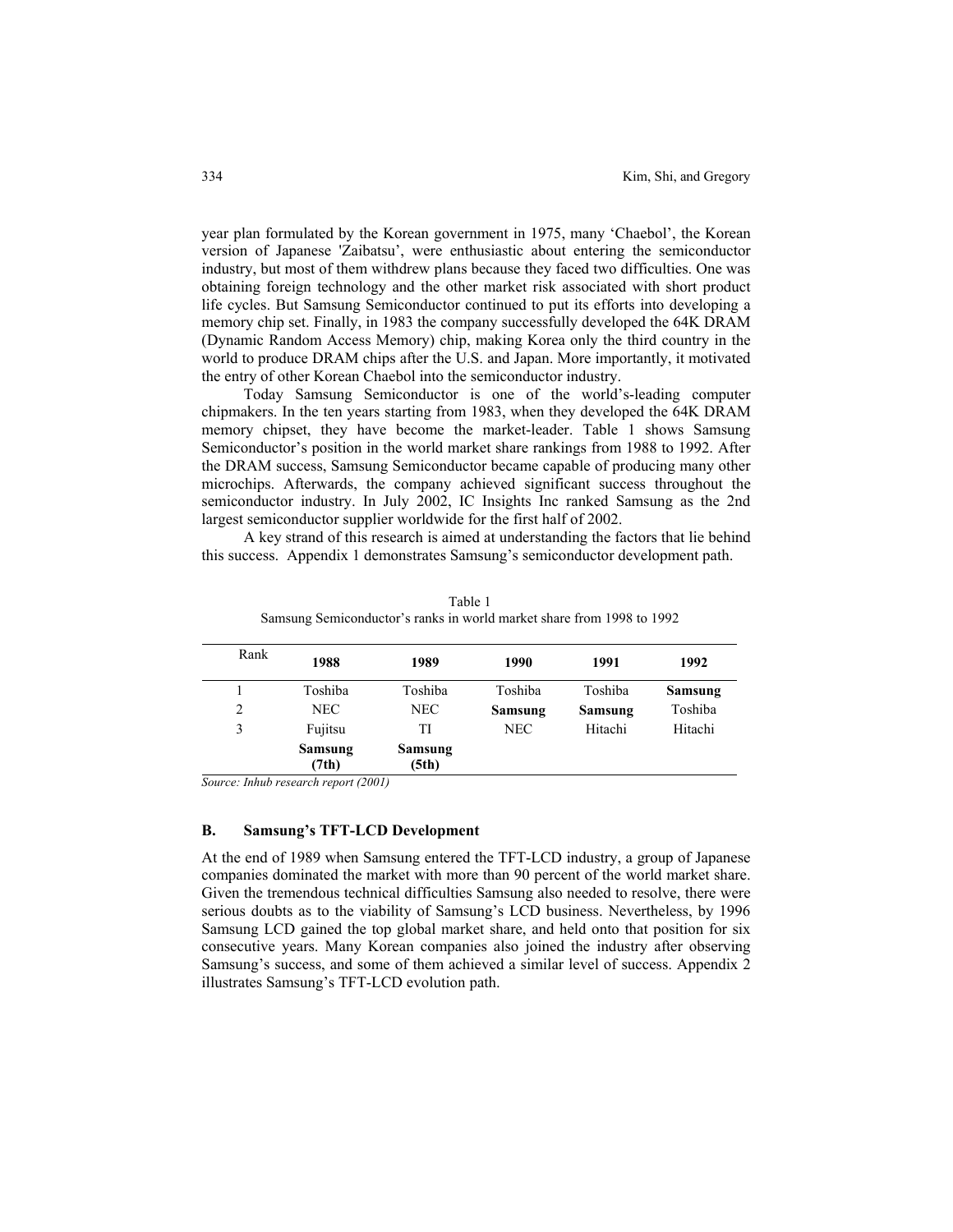#### **C. Samsung's Mobile Phone Development**

The Korean national laboratory, the Electronics and Telecommunications Research Institute (ETRI), took the initial step in developing the Korean mobile phone system when they developed the TDX-10 DSS (Digital Switching System) technology in 1991.

After deliberating the choice of communication standards, the Ministry of Information and Communication (MIC) adopted Qualcomm's CDMA technology, which at the time was only used with modems, not mobile systems. The MIC suggested that ETRI adapt CDMA technology for its DSS-based mobile phones. ETRI embarked on a project in collaboration with the four Chaebol (Samsung, Hyundai, LG, and SK telecom), and in 1995 successfully introduced CDMA technology in mobile systems – the first of its kind in Korea. Before 1998, GSM was considered the universal mobile technology standard given that 95 percent of the world used the GSM system. Since then, CDMA technology has been increasingly adopted as the standard. In 2002, GSM was used in only 70% of mobile systems while CDMA was used in 30%. Many researchers predict that more than 90% of countries worldwide will use the CDMA system as their mobile technology standard within the next 10 years when IMT-2000 system is settled. CDMA technology has now become the base technology of the worldwide standard IMT-2000, giving these Korean companies a head start versus its global competitors.

Samsung Electronics has been particularly successful in expanding its mobile phone business worldwide by selling not only CDMA mobile phone and its server system (DSS), but also GSM and Digital Cellular mobile phone and DSS.. Nokia, Motorola, and Ericsson, called the "Big three" had been holding on to their positions as leaders in the mobile phone industry for the last two decades. In the 4th quarter of 2001, Samsung finally broke through the ranks and became the third largest mobile phone manufacturer in the world. While there were four Korean companies who had joined the project of developing CDMA technology for mobile systems, only Samsung has achieved significant success. What factors led Samsung to achieve this success? How was Samsung's research and development unique? This chapter will illustrate that ETRI's initial efforts in developing the DSS was instrumental in allowing Samsung to adapt CDMA for ETRI's server system and the major factors for change? As the before, the Appendix 3 shows Samsung another successful innovation path.

## **D. What We Can Learn from the Samsung's Developments**

The Samsung case studies brought new insights into the process of becoming an innovator. Certain steps of technology development were identified:

- 1. External learning
- 2. Internal learning and generation
- 3. Dependent external performance
- 4. Independent external performance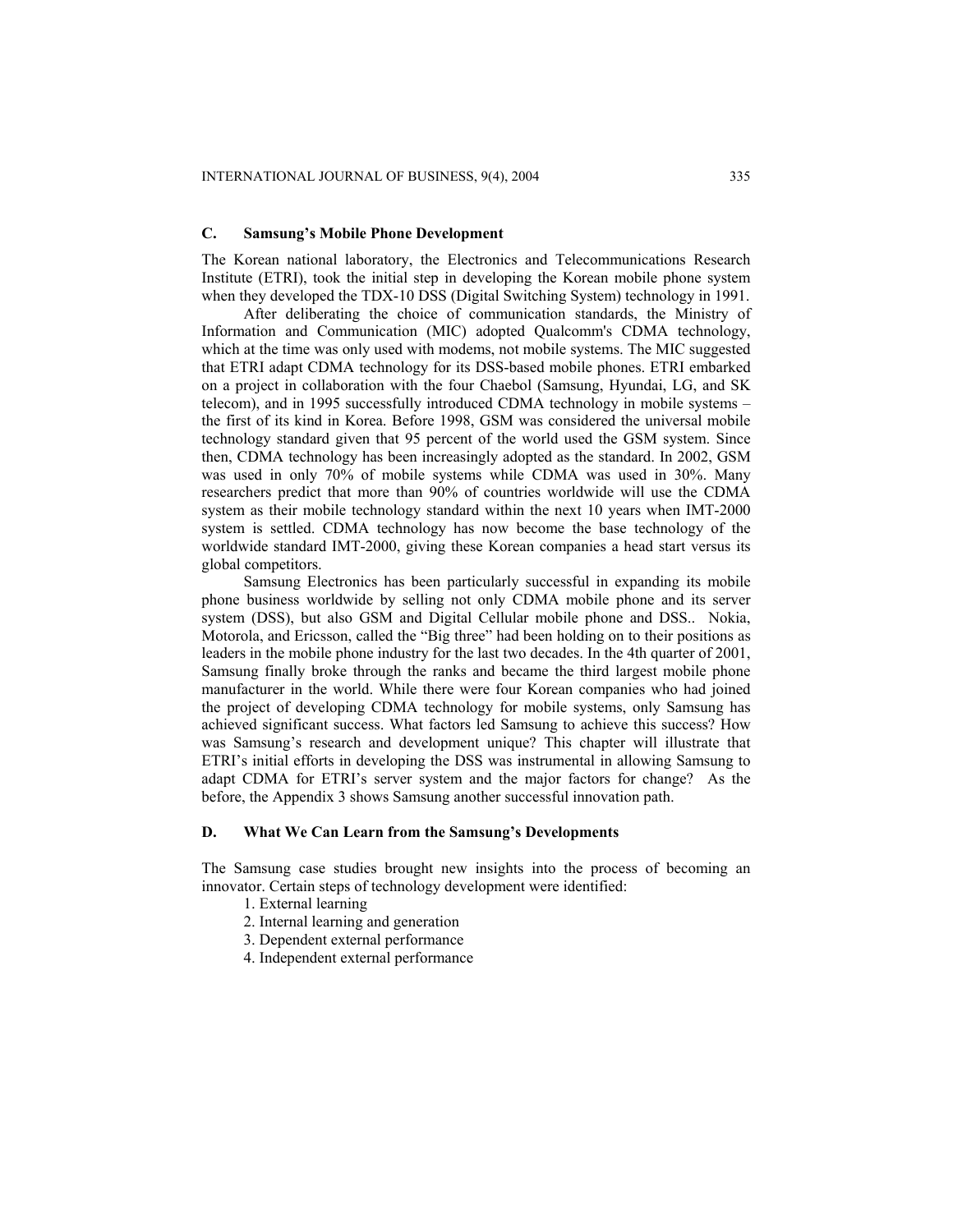

**Figure 2**  The transition process from imitation to innovation

Figure 2 shows the transition from imitation to innovation. Four different stages can be identified, with two stages in each of the imitator and innovator categories. Support from outside such as product-based or process-based technology is called here "external learning". "Internal learning & generation" involves generating new knowledge from what has been gained externally and generating the technology to improve its internal capabilities. After building sufficient internal capabilities in both product-based and process-based technologies, the imitator makes attempts to be an innovator with dependent external performance.

Based on the Appendixes and using coding technique, there are many activities under the five general categories that Samsung has considered to improve its innovative capability in both product-based and process-based-technologies. The five categories of determinants to the Samsung's transitional processes are strategy, R&D activities, organisational structure, NPD process, and manufacturing process.

In summary, the Figure 3 combines the Samsung's innovation transitional process and the determinants during the process together, illustrating different capabilities built up during the transitional process and strong learning mechanisms.

The important characteristics of each stage from imitator to innovator are summarised in Figure 3. In the external learning stage, the major concern would be to access technologies. In the following internal learning and generation stage, the imitator would want to internalise the newly gained technology and build on it. This is the tangible part of the process. In addition to that, the innovator-to-be would also need to develop the intangible aspects such as organisational learning and designing suitable NPD process. The progression to the third stage is considered successful only when the internally generated capabilities yield satisfying results. If the results were not satisfying, the shortcomings would be fed back to the second stage for further improvisation. Finally, fine-tuning will take place in the fourth stage where the most conducive conditions for innovations should be attained.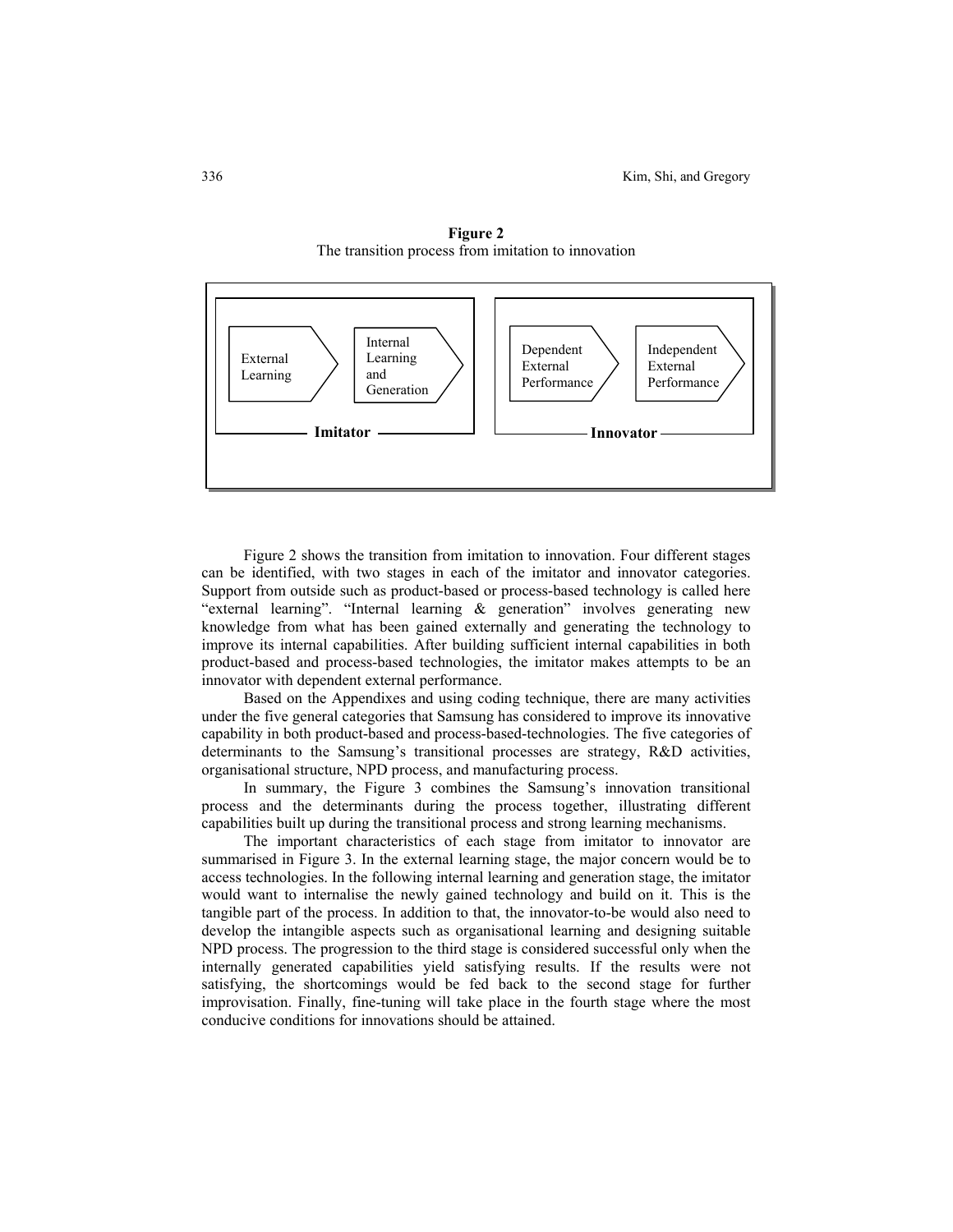

**Figure 3**  Characteristics of each stage in the process from imitation to innovation

**Figure 4**  Developing Product-based and Process-based Technologies in parallel

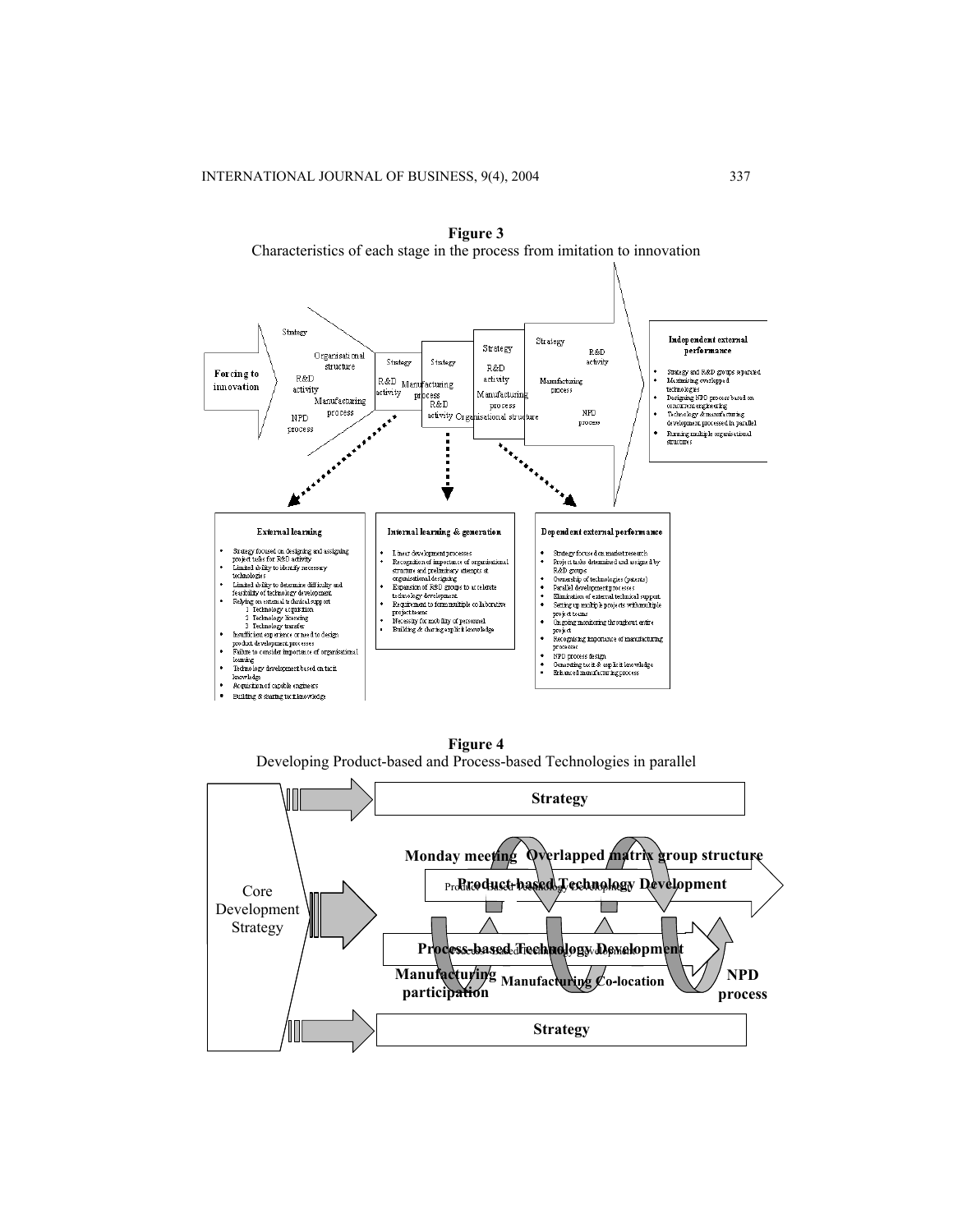# **Table 2**  Efforts taken by Samsung to facilitate the parallel progress of product-based and process-based technologies, and the results

|                                 | <b>Efforts</b>                                                                                                                                                                                                                                                                     | <b>Results</b>                                                                                                                                                                                                                                                                                                                                                        |
|---------------------------------|------------------------------------------------------------------------------------------------------------------------------------------------------------------------------------------------------------------------------------------------------------------------------------|-----------------------------------------------------------------------------------------------------------------------------------------------------------------------------------------------------------------------------------------------------------------------------------------------------------------------------------------------------------------------|
| R&D Activity                    | - Parallel project process with<br>manufacturing process<br>Project collaboration with manufacturing<br>$\sim$<br>group<br>Monday meeting<br>$\overline{a}$                                                                                                                        | Reducing project lead-time<br>÷.<br>Early product launching<br>$\overline{a}$<br>Technological support for improving process-based<br>technology<br>Breaking technological gap between product-based and<br>٠<br>process-based technologies                                                                                                                           |
| Organisational<br>Structure     | Mobility of personnel<br>Collaboration of teamwork<br>Monitoring by manufacturing group<br>Overlapped matrix group structures                                                                                                                                                      | Decision-making for problem solving<br>$\overline{\phantom{a}}$<br>Reducing project lead-time<br>٠<br>Early product launching<br>Understanding interactions between product-based and<br>process-based technologies<br>Breaking technological gap between product-based and<br>٠<br>process-based technologies                                                        |
| NPD Process                     | NPD processes based on one process                                                                                                                                                                                                                                                 | Reducing project lead-time<br>÷.<br>Early product launching<br>Understanding interactions between product-based and<br>process-based technologies<br>Breaking technological gap between product-based and<br>٠<br>process-based technologies                                                                                                                          |
| Manufacturing<br><b>Process</b> | Training workers<br>Manufacturing participation<br>Job rotation<br>Kaizen (suggestion scheme)<br>- Parallel project process with R&D group<br>Manufacturing co-location<br>Prototype manufacture<br>$\overline{\phantom{0}}$<br>Organising internal virtual manufacturing<br>group | Reducing project lead-time<br>Early product launching<br>٠<br>Understanding interactions between product-based and<br>٠<br>process-based technologies<br>Technological support for improving product-based<br>$\overline{\phantom{a}}$<br>technology<br>Increase product yield ratio<br>٠<br>Reducing production cost<br>$\overline{a}$<br>Just-in-time manufacturing |

# **V. DISCUSSIONS**

From Samsung development, it is clear how important to understand how both productbased and process-based technologies can be pursued concurrently. Samsung enforced a highly coherent structure, processes and strategy that emphasised this parallel development.

Contrary to common belief that a company should concentrate more on either its product-based technology or process-based technology, the cases presented so far demonstrated that a firm can dramatically improve performance in areas such as product development time by focusing on both types of technologies concurrently.

As illustrated by Figure 4, Samsung was able to succeed in the three cases studied, chiefly by developing its product-based and process-based technologies in parallel. The company managed to accomplish this by adjusting its strategy, organisational structure and NPD process over time. The objective is to use all the general development categories to tie the development of product-based and processbased technologies closely together and support their concurrent progress. Table 2 shows the process that Samsung has used to keep those two developments in parallel.

As shown in Table 2, all the efforts from R&D activity, organisational structure, NPD process, and manufacturing process had influenced Samsung's accomplishment in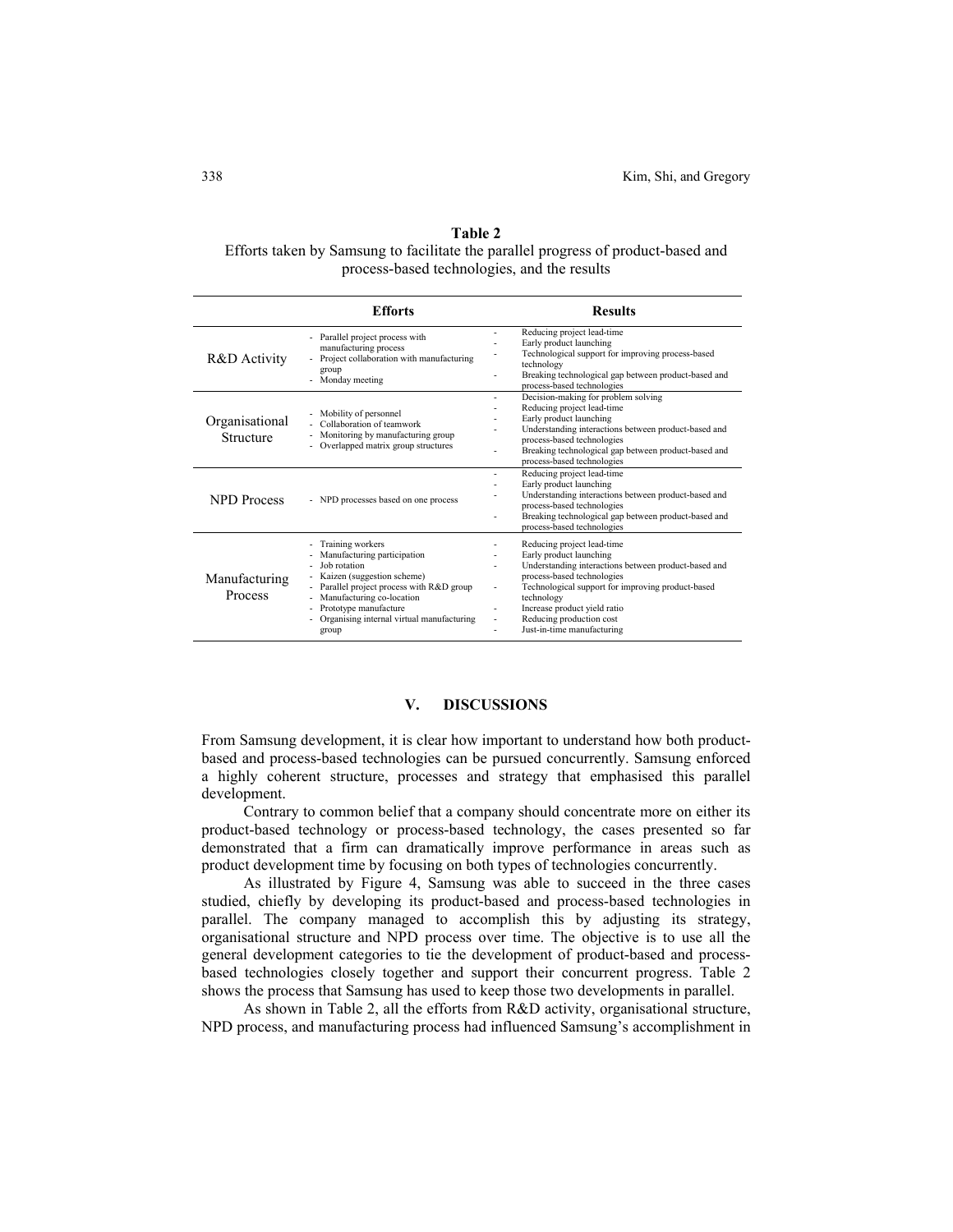developing product-based and process-based technologies. This has in turn translated to faster product launches, better products, and lower production costs, that culminate to give the company a competitive edge over its rivals. Since 1994, Samsung Semiconductor has produced new generations of memory chipsets 6-12 months faster than its nearest competitors. Since 1996, Samsung LCD has achieved similar technology leadership over its competitors. Samsung Mobile Phone has also embarked on a similar trajectory by using internal virtual manufacturing.

Samsung's development of process technologies helped generate unique innovations exceedingly difficult for competitors to understand and imitate. This greatly accelerated the ability to compete against established companies, to match their lead in product technologies. Furthermore, Samsung's superior rate of technological development, a result of its willingness to look beyond product innovation, means that once this technological parity and eventual superiority, is reached, Samsung's relatively stronger process orientation cements its lead by shortening the product life cycle, forcing other firms to compete on its own terms.

From Samsung's case studies, it is clear that manufacturing capability had played an important role in Samsung's success. But why is it that other competitors are not able to improve their manufacturing capability as much as Samsung Semiconductor did?

The answer lies in the difficulty in doing so. As evident in the evolution of Samsung Semiconductor, there are three major challenges that firms face when they try to improve manufacturing capabilities.

- 1. Long time commitment
- 2. Requirement of numerous new technologies and techniques
- 3. Fierce protection of process-based technologies

Firstly, improving one's manufacturing capability can be a long and painful process. It took Samsung a great deal of time and effort to bring its manufacturing capability to the level it is today. Results are usually not seen in the short term. For example, it takes at least one and a half years for results to become apparent for products in Samsung Semiconductor and .two years for products of the TFT-LCD division.

On the semiconductor and TFT-LCD shop floor, all the necessary equipments must be set up before the engineers could install the necessary software for operating them. There are many different software systems. The 2 major ones being used are Manufacturing Execution system (MES) and Statistical Process Control (SPC) that collecting machine status data, and control uncertainties such as vibration, voltage, magnetic field, altitude, temperature, and humidity. IBM and Brooks Automation produce MES, but they are unable to pre-configure the software for a particular production platform because every company has different shop floors and equipments. The proper configuration of MES normally takes between 4 to 12 months depending on the type of shop floor. The configuration of SPC would take another 3 to 6 months. The major difficulty in such configurations lies in the specificity of the data for each individual equipment. For instance, if an equipment had a serial number of xxxx1 and the other has xxxx2, one would normally think that they should work with similar configurations. However, this was not to be the case due to the extreme sensitivities of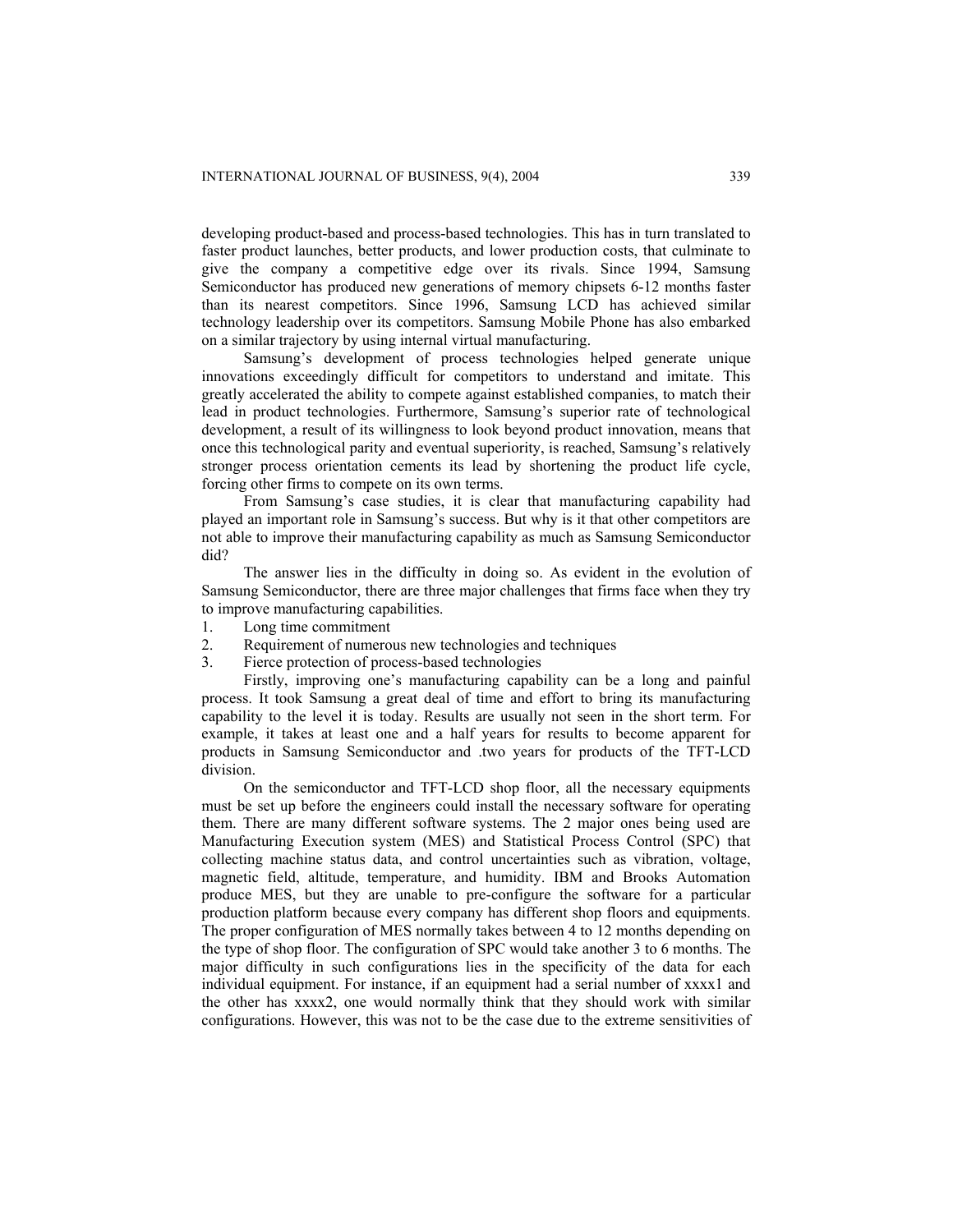these machines. This means that data needed to be collected for each machine and it takes up to a year to a decent database to be built up. It should be highlighted that there are hundreds of equipments in one fabrication plant and if these equipments are moved to another plant, new sets of configurations will be required because of the different uncertainties introduced in the new environment. Similar requirements apply if the equipments were used to produce a product different from what they were initially configured for. These are the reasons why the time commitment is long. It is simply impossible to build up an internal database within a short period of time.

Secondly, many more new technologies and techniques are required for improving a manufacturing process than for improving a product-based technology. In the case of Samsung, their R&D engineers only needed to change 5 configurations to turn 256M DRAM into 516M DRAM. However, to produce 516M DRAM memory chips with the same yield and yield ratio as the 256M DRAM, manufacturing engineers needed to develop more than 40 different new technologies and techniques. A further example could be found in TFT-LCD panel. No product-based innovation was required to turn a 13.3 inch TFT-LCD panel into a 14.1 inch one. However, the manufacturing engineers needed more than 130 different new technologies and operation techniques to produce the 14.1 inch TFT-LCD panel with the 4-masking process. This shows that many different kinds of process-based technologies are needed for improving manufacturing capabilities. Furthermore, the ability of improve manufacturing capability actually rest on the ability to access different fields of technologies. This is so because without the knowledge of product-based technologies, it is impossible to prepare an appropriate advanced production shop floor. It is for this reason that the Samsung manufacturing engineering groups are structured with R&D and other science based engineers as well as manufacturing experts. In short, a firm needs to be capable of organising inter-disciplinary learning in different fields such as electronics, physics, chemistry, and so on if it wanted to improve its manufacturing capability.

Finally, in a high-tech industry, advanced product-based technologies can often be found out by reverse engineering. However, competitors are normally prevented from imitating or copying those technologies even if they were able to do so because those technologies are protected by patents. Thus, no one can imitate or copy them unless they have established a licensing contract or acquired the technologies from the inventors. This also means that companies that need to use those technologies can use them if they were willing to pay the fees for licensing or acquiring. The story is considerably different for process-based technologies. Most new operation techniques and many technologies that influence higher productivity cannot be protected by patents. Hence, a company who has developed some new production techniques and technologies would usually fiercely protect them by hiding them from the competitors. Even if the competitors manage to find out about a few techniques, they may still be unable to improve their manufacturing capabilities because of the interdependence with other techniques and technologies where they do not have access.

This can be better appreciated by taking the line of the resource-based theory, which contends that valuable, rare and difficult to imitate resources or capabilities can provide a firm with its rent-generating ability that in turn gives rise to the firm's competitive advantage (Barney, 1986 and 1991). Furthermore, for a firm to sustain the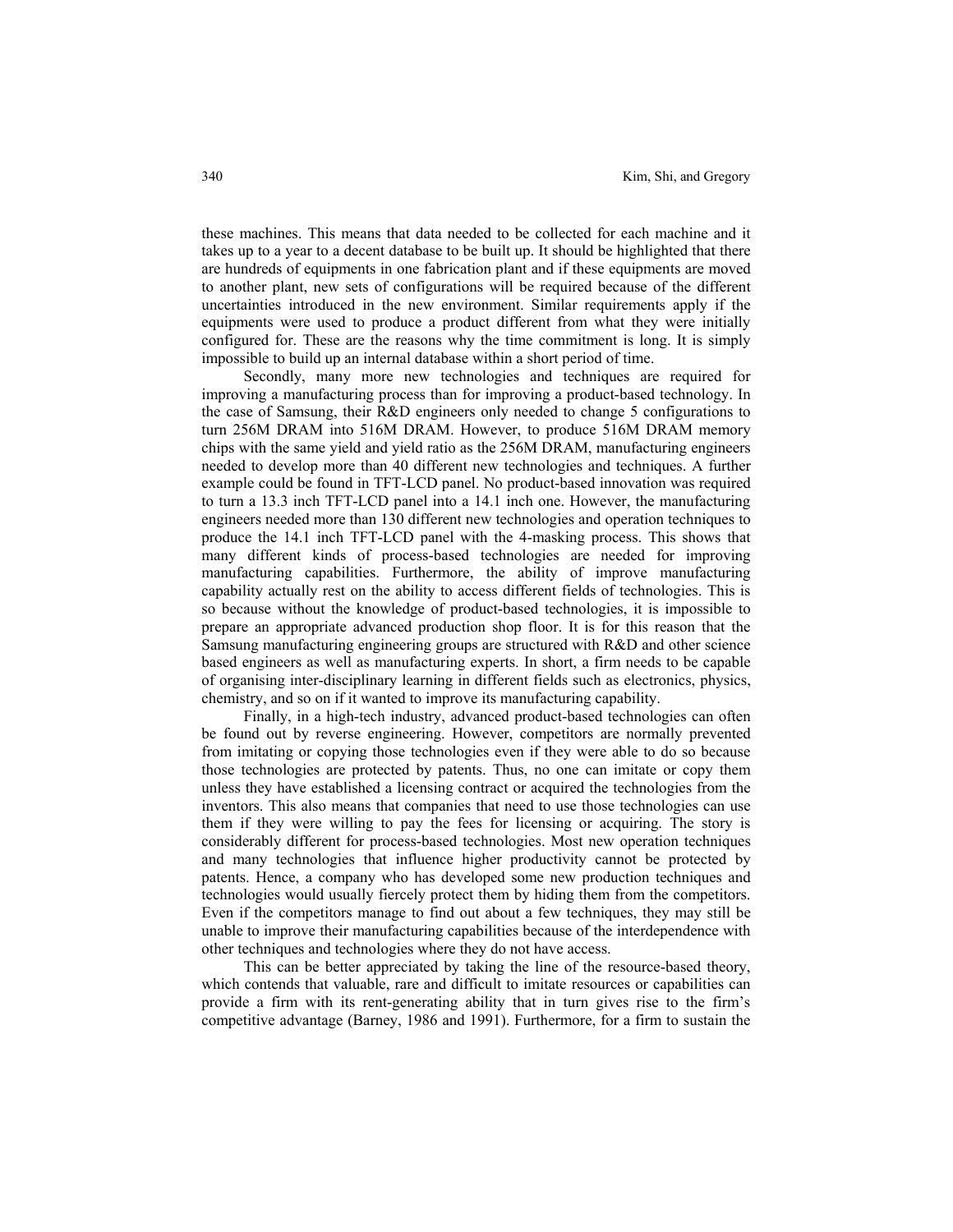competitive advantage created, there must be barriers to imitation and replication available to secure the firm's existing rent-generating capability, which may come from certain isolating mechanisms (Peteraf, 1993). For Samsung Semiconductor's case, as shown, the division managed to achieve success by having a mix of different resources and capabilities which are closely intertwined with one another. Hence, it is this causal ambiguity, which Rumelt (1984) identified as the principal isolating mechanism, which had provided the company with a sustainable competitive advantage. In other words, there was no easy way for a competitor to reach Samsung Semiconductor's level of manufacturing capability by imitating what it has done. The same argument can be applied to the two other cases: TFT-LCD and Mobile phone. In particular, due to the relative complexity of producing TFT-LCD panels, it was important that the company possess sufficiently developed manufacturing capability. The high cost of making TFT-LCD panels also meant that manufacturing capability is crucial in bringing production costs down by achieving a high yield ratio.

#### **VI. CONCLUSIONS**

Innovation ability and innovation process have become critical competences for firms to compete in all areas of the global market. The transition from imitation to innovation, however, is not fully understood.

This research provides new insights into the transition from imitation to innovation and identified factors that influence innovation. For instance, organisational structure and NPD process could have an important role in integrating product-based and process-based technology development.

Furthermore, it has been found from the cases that combining product-based and process-based technologies development could provide a firm with significant competitive advantages. This finding has highlighted the importance of process innovation. Process innovation could help shrink product life cycle and by this virtue, a company can potentially amass more profits and starve off competition as well. Innovation risks can also be reduced in the process.

It has been argued that the concepts developed through this thesis provide the basis valuable practitioner tools and new ways of thinking about manufacturing capabilities. In particular ideas of overlapping groups, technology cascading and internal virtual manufacturing may be worthy of further development.

### **REFERENCES**

- Barney, J. B., 1986, "Strategic Factor Markets: Expectations, Luck and Business Strategy" *Management Science*, 42.
- Barney, J., 1991, "Firm Resources and Sustained Competitive Advantage," *Journal of Management*, 17.
- Flynn, B. B. et al, 1990, "Empirical Research Methods in Operations Management," *Journal of Operations Management*, 9, (2), 250 –284.
- Fry, Louis W., 1982, "Technology-Structure Research Three Critical Issues," *Academy of Management Journal*, 25.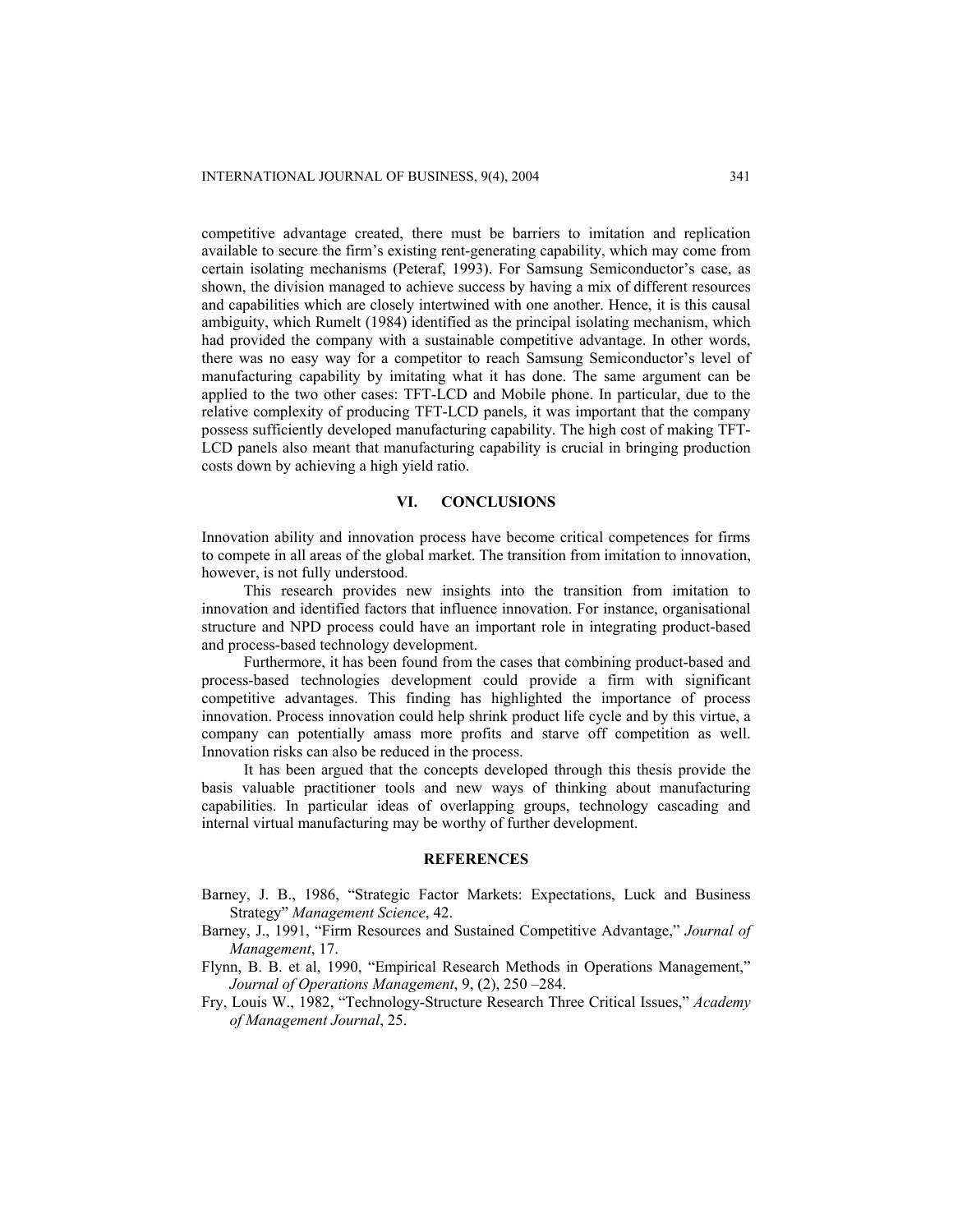- Fry, Louis W., 1982, "Technology-Structure Research Three Critical Issues," *Academy of Management Journal*, 25.
- Gregory, M. J. et al, 1995, "Technology Management A Process Approach," *Proc Instn Mech Engrs*, 209, 347-356.
- Hayes, R. H. and S. C. Wheelwright, 1984, *Restoring Our Competitive Edge: Competing Through Manufacturing*, John Wiley & Sons.
- Iansiti, M. and West, J., 1997, "Technology Integration: Turning Great Research into Great Products," *Harvard Business Review*, May-June, 69-79.
- Kim, L.,1996, *Imitation to Innovation: the dynamics of Korea's Technological Learning*, Harvard University Press*.*
- Peteraf, M., 1993, "The Cornerstones of Competitive Advantage: A Resource-based View," *Strategic Management Journal,* 14.
- Pisano, G. P. and S. C. Wheelwright, 1995,"The New Logic Of High-Tech R&D," *Harvard Business Review*, September – October, 93-105.
- Rumelt, R. P., 1984, "Toward a Strategic Theory of the Firm," in Lamb R. B. (ed.): *Competitive Strategic Management*, Englewood Cliffs: Prentice-Hall.
- Tarsuno, S. M., 1990, *Created in Japan: From Imitators to World Class Innovators*, Harper and Row Publishers.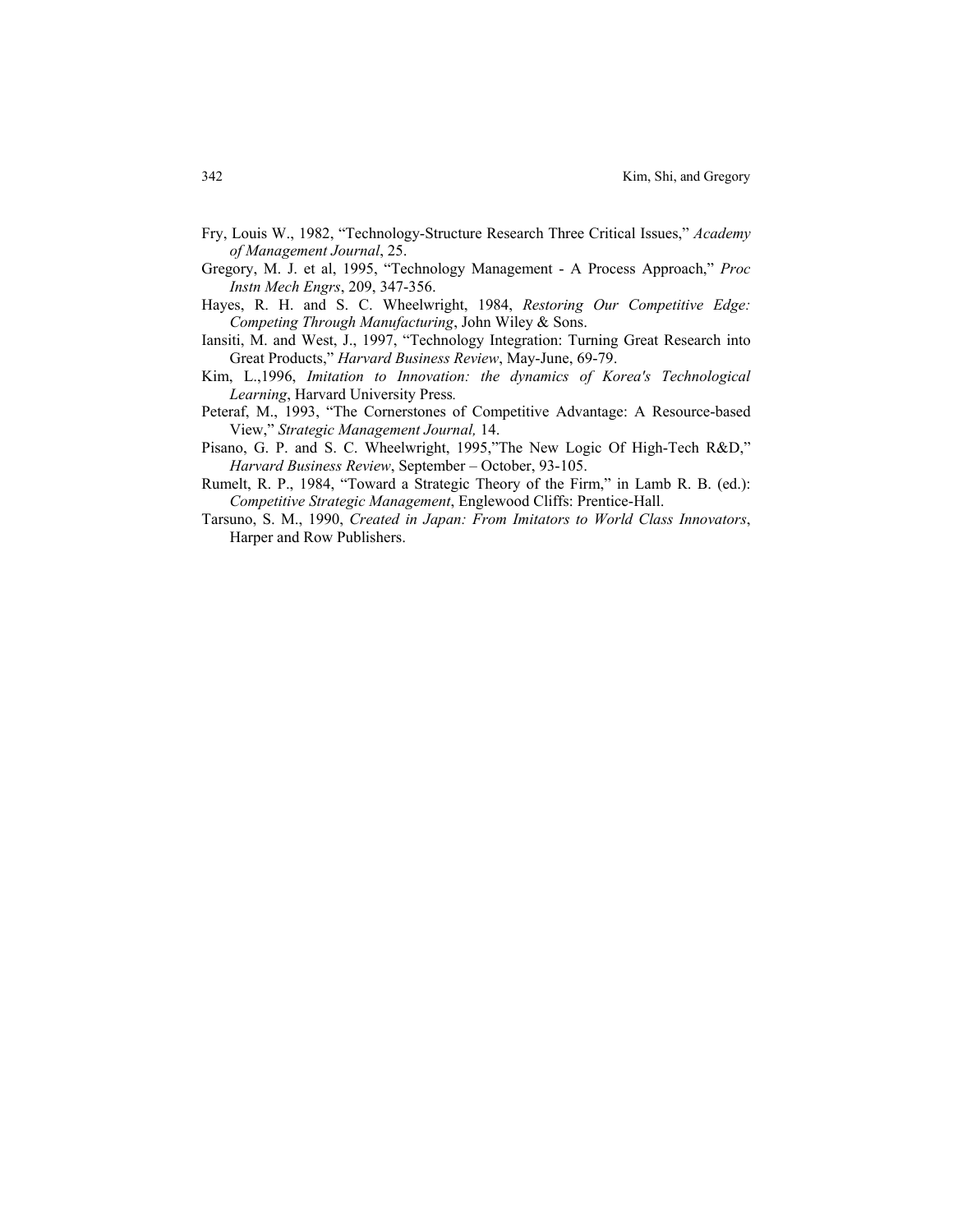



1987−1994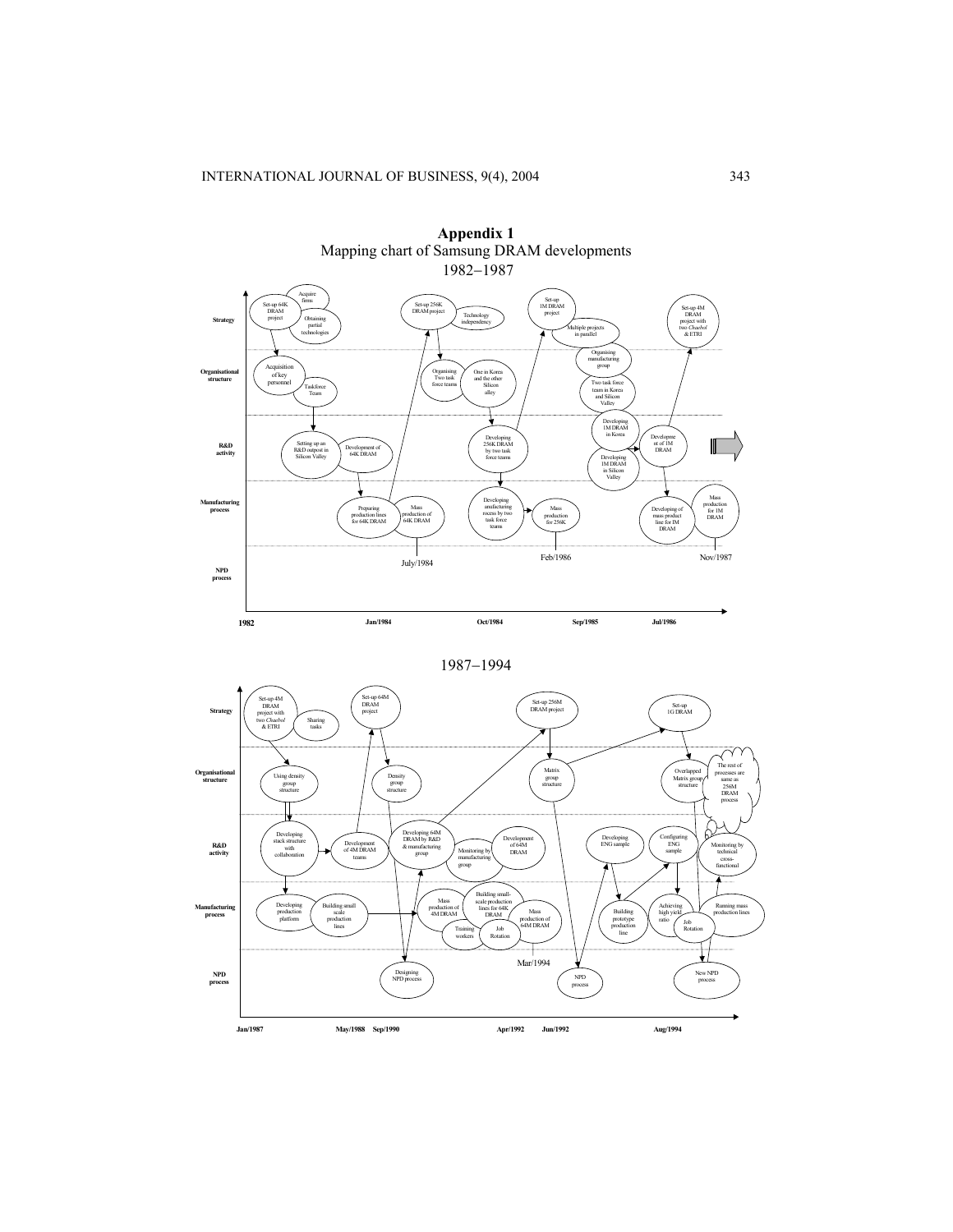



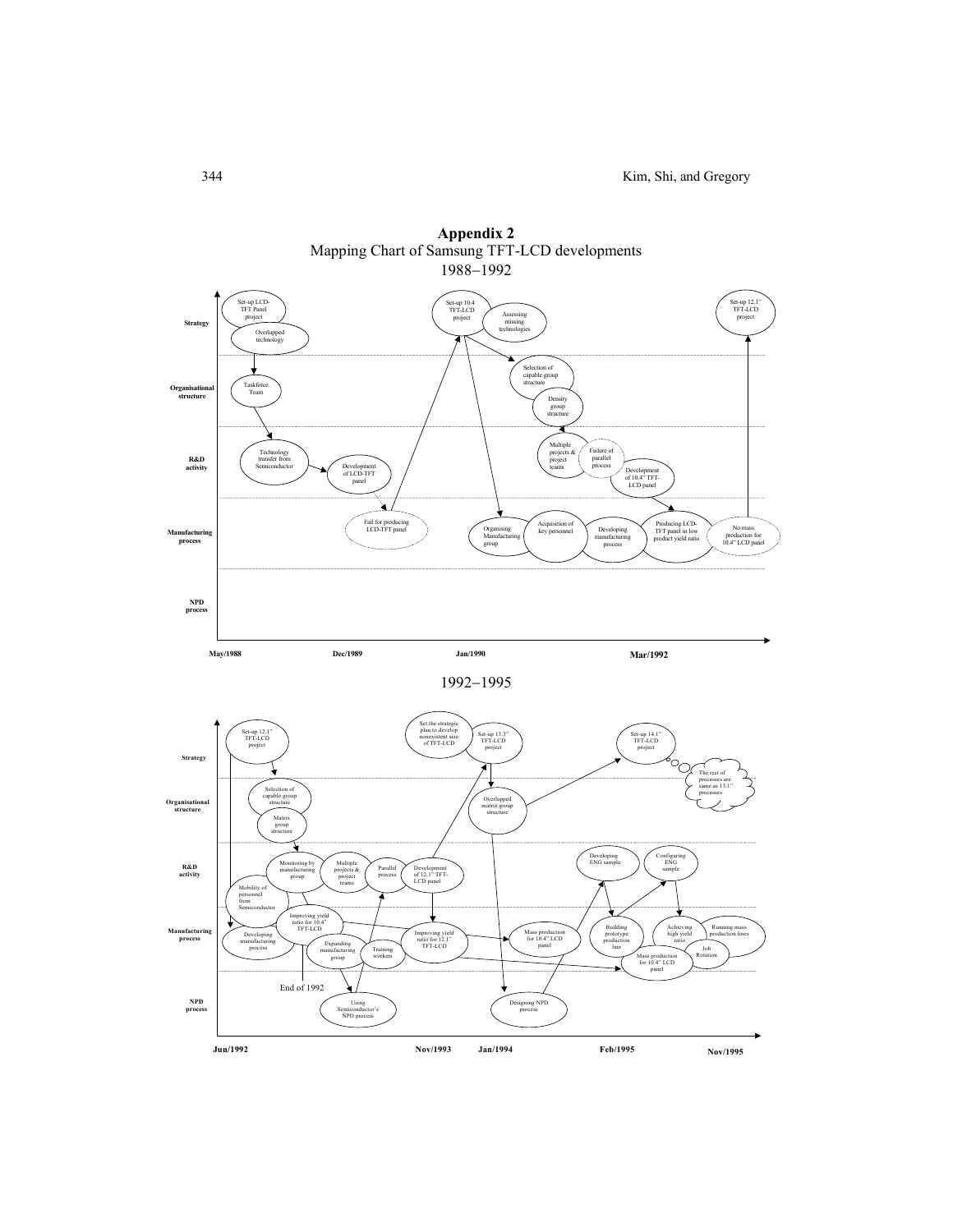





1987−1998